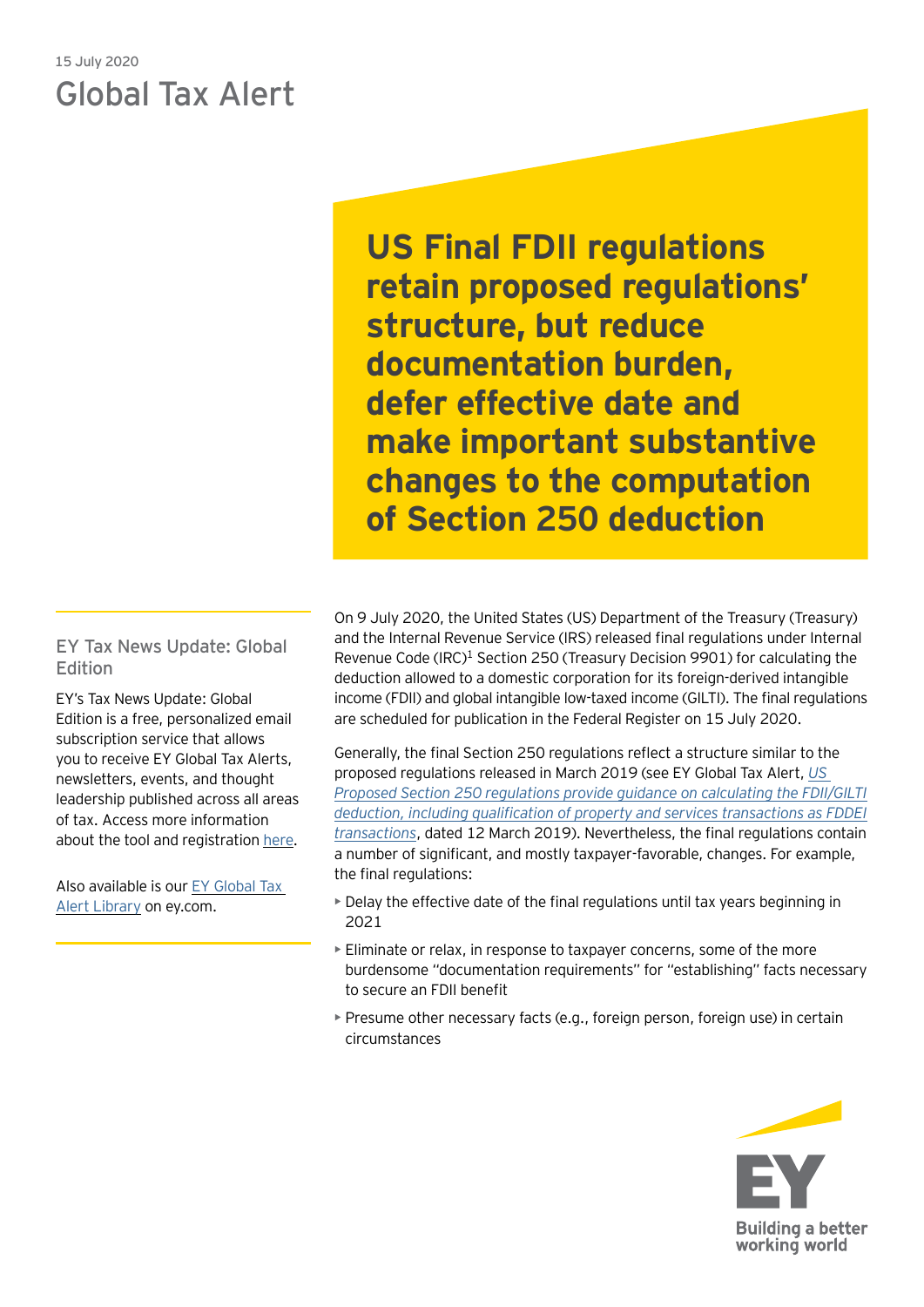- Allow taxpayers to use any "reasonable" method to coordinate Section 250 with other sections with taxable income limitations (e.g., Sections 163(j) and 172)
- Require taxpayers to ignore carryover deductions under those sections when identifying deductions to be apportioned to gross deduction eligible income (DEI) and gross foreign-derived deduction eligible income (FDDEI)
- Relax certain provisions that defer an FDII benefit for a related-party sale that is followed by an unrelated-party sale
- Introduce new provisions applicable to narrower categories of taxpayers (e.g., "digital content" and SaaS providers, providers of advertising services, *Arms Export Control Act* sellers and renderers, and taxpayers engaging in hedging transactions)

This Alert summarizes these and other notable provisions in the final regulations.

# **A. Background**

Section 250 generally allows a domestic corporation an annual deduction for its GILTI inclusion under Section 951A and FDII. For tax years beginning after 31 December 2017, but on or before 31 December 2025, the Section 250 deduction generally is the sum of: (i) 50% of the corporation's GILTI inclusion amount (and Section 78 "gross-up" for associated deemed-paid foreign income taxes) and (ii) 37.5% of its FDII. If the sum of the taxpayer's GILTI and FDII amounts exceeds the taxpayer's taxable income, however, the Section 250 deduction is reduced, proportionately to those two amounts.

A domestic corporation's FDII for a tax year is calculated under a complex formula. The corporation's deemed intangible income (DII) is multiplied by a fraction, the numerator of which is the corporation's foreign-derived deduction-eligible income (FDDEI) and the denominator of which is the corporation's deduction eligible income (DEI). Generally, the corporation's DEI is the excess, if any, of its gross income (excluding to certain amounts, such as its foreign branch income, and its subpart F and GILTI inclusions) over properly allocable deductions. FDEEI is the portion of DEI that is income derived from: (i) property sold to any non-US person for foreign use; or (ii) services provided to a person, or with respect to property, located outside the US. Lastly, the domestic corporation's DII is the excess, if any, of its DEI over its deemed tangible income return (DTIR), which equals 10% of the domestic corporation's qualified business asset investment (QBAI) for the year.

As such, this complex formula depends on a variety of inputs (i.e., DEI, DTIR, DII and FDDEI) that require factual determinations, many as to individual transactions (e.g., whether property sold in a particular transaction is subjected to a "foreign use"). The final regulations provide guidance on these components and, as discussed in this Alert, appear to respond favorably to many taxpayer requests for additional certainty and flexibility.

# **B. Effective date of the final regulations**

One of the most taxpayer favorable changes is the effective date of the final regulations. The proposed regulations would have applied, when finalized, to tax years ending on or after 4 March 2019. For tax years beginning on or before 4 March 2019, the proposed regulations allowed taxpayers *not* to apply the proposed documentation rules but rather to substantiate certain facts necessary to establish FDII by using "any reasonable documentation maintained in the ordinary course of … business" (the documentation transition rule).

The final regulations generally apply only to tax years beginning on or after 1 January 2021. Taxpayers may, however, apply the final regulations to prior (pre-2021) tax years — provided they apply the final regulations in their entirety. In addition, taxpayers that apply the final regulations to pre-2021 tax years are relieved from applying in those years some of the more burdensome documentation requirements that remain in the final regulations.

Alternatively, taxpayers may "rely on" the proposed regulations "in their entirety" for pre-2021 tax years. A taxpayer opting to do so may apply the documentation transition rule to all pre-2021 tax years — not just those beginning on or before 4 March 2019 (as had been proposed).

For tax years beginning before 1 January 2021, taxpayers have the option of applying either the final regulations in their entirety, with the exception of certain documentation requirements, or the proposed regulations in their entirety, including the documentation transition rule. Taxpayers should evaluate the substantive provisions of both sets of regulations, as well as the regulations' documentation requirements, to determine which regulations are more favorable given their specific circumstances. Taxpayers should also consider whether a desired position for a pre-2021 tax year may be taken based solely on a reasonable interpretation of Section 250 itself.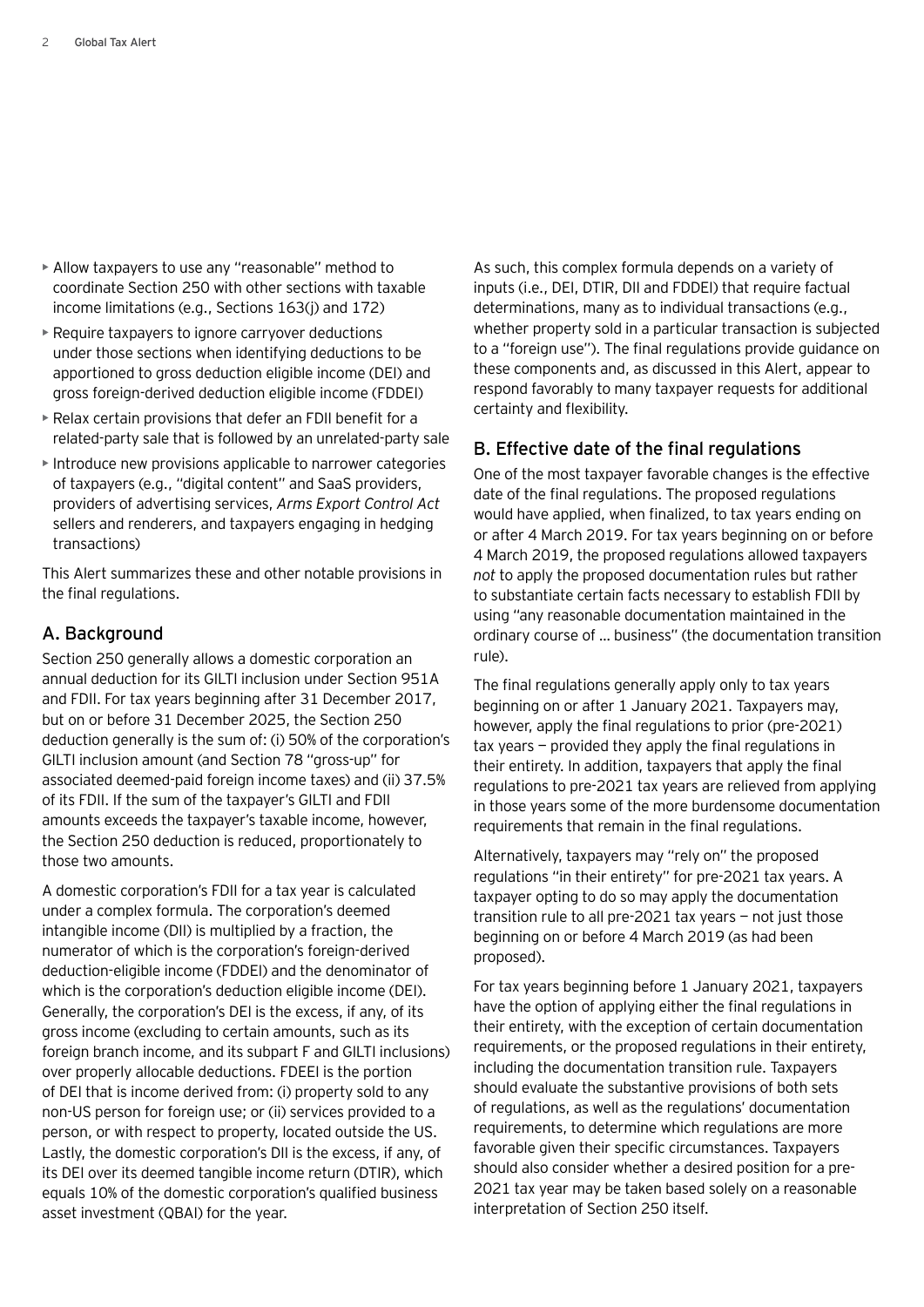# C. Overview of documentation & reliability requirements

A taxpayer that sells property (including a lease or license) or renders a service must establish certain facts to claim an FDII benefit. The proposed and final regulations set out rules governing the documentation that a "seller" (of property) or "renderer" (of services) must collect to establish those facts. Both sets of rules contain standards regarding the reliability of the documentation, including the circumstances in which a taxpayer has "reason to know" that certain documentation is *not* reliable. In response to taxpayer concerns about the documentation requirements in the proposed regulations, the final regulations ease these requirements (including the reliability standards) in several important respects.

For certain specific transactions, the final regulations specify the documentation needed to substantiate the following facts necessary for income to qualify as FDDEI:

- 1. Whether a sale of "general" property for resale or for additional manufacturing is for a foreign use
- 2. Whether a sale of intangible property is for a foreign use
- 3. Whether general services provided to a business recipient benefits the operations of the recipient outside the US — such that the recipient is deemed to be located outside the US when the services are rendered

To substantiate these facts, the final regulations permit taxpayers to rely on "credible evidence" obtained in the ordinary course of business. Alternatively, a taxpayer can self-certify with a written statement and corroborative evidence. In all cases, however, the taxpayer must obtain the documentation by the due date (including extensions) for the income tax return for the tax year of the relevant transaction (the FDII filing date) and must provide the documentation to the IRS within 30 days upon request.

For other transactions, the final regulations eliminate the proposed requirement that a taxpayer obtain specific documentation to substantiate the following facts:

- 1. Whether a recipient of property is a foreign person
- 2. Whether certain sales of general property to an end-user (e.g., a person who ultimately uses or consumes the property) are for a foreign use
- 3. Whether general services performed for a consumer are provided to a location outside the US

Instead, the final regulations specify certain facts (e.g., a foreign shipping or billing address) that must be established for a presumption to apply or for income to otherwise qualify as FDDEI. More generally, the Preamble states that the general recordkeeping requirements under Section 6001 continue to apply in such cases.

The final regulations adopt a reliability standard, requiring that a seller or renderer of services not know or have reason to know that documentation is unreliable or incorrect as of the FDII filing date. In a welcome change, however, the final regulations limit the circumstances in which the "reliability" of documentation is conditioned on the taxpayer's neither knowing nor having "reason to know" (i.e., constructive knowledge) that the documentation is unreliable.

The relaxation of the documentation requirements depends on, among other things, the form of the taxpayer's qualifying transaction. When specific documentation requirements apply, FDII benefits are available only if the requirements are satisfied. Taxpayers should map out their transaction's business flows against the final regulations to determine whether qualifying documentation is readily available. If it is not, taxpayers should evaluate whether they could obtain a more favorable result by modifying their systems, documenting their transactions differently or perhaps restructuring their business flows.

# D. Computing the FDII deduction  $-$  General observations

i. Taxable income limitation and coordination rules with other IRC sections

As discussed previously, a US corporation's FDII deduction may be limited by its taxable income, determined without regard to the FDII deduction. Other deductions under the Code are also limited by reference to the taxpayer's taxable income, e.g., Sections 163(j), 172 and 1503(d). The proposed regulations contained an ordering rule under which the Section 250 deduction was computed after taking other such deductions into account. The final regulations remove this provision and reserve on the interaction of the Section 250 deduction with other deductions that are determined by reference to taxable income. The Preamble to the final regulations states that Treasury is considering a separate guidance project to address the interaction of Sections 163(j), 172, 250(a)(2) and other IRC provisions that refer to taxable income.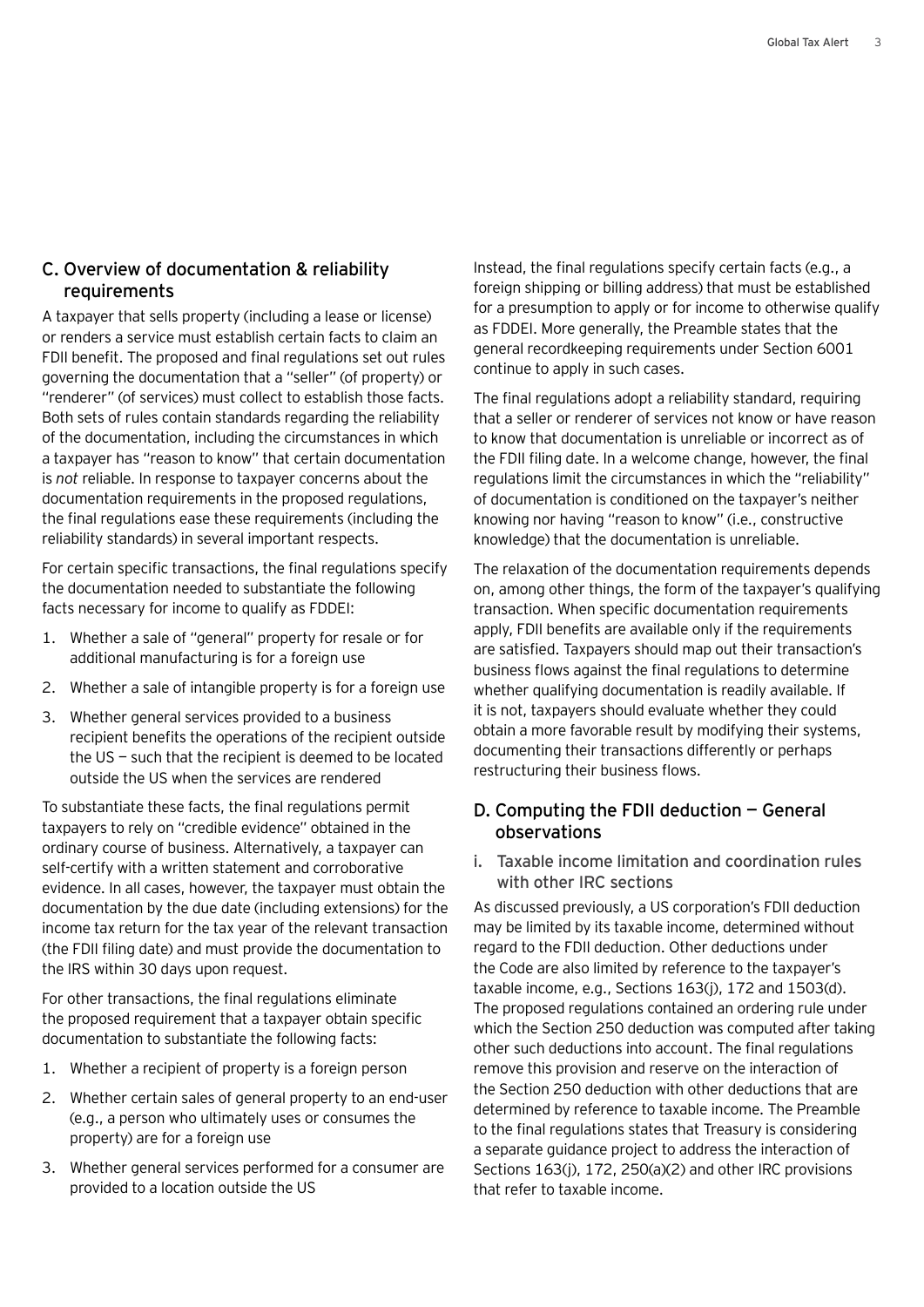Until such guidance is issued, taxpayers may choose any reasonable method for coordinating the computation of such deductions (which could include the ordering rule in the proposed regulations or the use of simultaneous equations) if the method is applied consistently for all tax years beginning on or after 1 January 2021.

Taxpayers may benefit from modelling alternative approaches to coordinating the computation of the deductions.

- ii. Allocation and apportionment of deductions
	- *a. Limitation and carryover of deductions under other IRC Sections*

In a change that might be very significant for many taxpayers, the final regulations require the deductions to be apportioned to gross DEI and gross FDDEI without regard to the limitations in Sections 163(j), 170(b)(2), 246(b) and 250. In contrast, the Preamble focuses primarily on the deduction in one tax year of a carryover deduction attributable to another tax year, with the intended result that the carryover deduction is not taken into account when calculating FDII. Based on the literal terms of the final regulations, however, it appears that deductions taken into account for FDII purposes in a given year may be greater (in limitation years) or less (in carryover years) than the deductions taken into account for taxable income purposes, as illustrated in the following example.

**Example.** In 2021, a US corporation earns US\$1000 of gross income that consists of \$800 of gross DEI (of which \$500 is gross FDDEI) and \$200 of gross non-DEI. The US corporation's only potential deduction is \$400 of interest expense, of which only \$300 is deductible in 2021 due to Section 163(j). The final regulations appear to indicate that the full \$400 of interest expense is taken into account in determining net DEI (and net FDDEI) of the US corporation in 2021 (i.e., the Section 163(j) limitation is ignored). Furthermore, assume that the US corporation may deduct the \$100 of excess interest expense in 2022 under Section 163(j). None of this \$100 interest expense deduction is taken into account in determining the net DEI (and net FDDEI) of the US corporation in 2022. Thus, while the Section 163(j) limitation applies for purposes of determining the amount of the interest expense allowed as a deduction in computing taxable income in 2021 and 2022 (\$300 and \$100, respectively), it appears that the entire \$400 expense is taken into account in 2021 for purposes of allocating and apportioning the expense in determining the FDII deduction in each of those years.

The carryover deductions continue to apply for purposes of computing a taxpayer's Section 250(a)(2) taxable income limitation. As a result, the deductions may reduce a taxpayer's FDII and GILTI deductions under the Section 250(a)(2) taxable income limitation.

## *b. R&E expenses*

The final regulations apply the rules of Treas. Reg. Sections 1.861-8 through 1.861-14T and 1.861-17 to allocate and apportion deductions against gross DEI, gross FDDEI and gross non-DEI to arrive at DEI and FDDEI. In a change from the proposed regulations, the final regulations apply the exclusive geographic apportionment rule of Treas. Reg. Section 1.861-17(b) for purposes of apportioning R&E expenses to gross DEI and gross FDDEI.

It is unclear how the exclusive apportionment rule of Treas. Reg. Section 1.861-17 will apply for purposes of FDII. Under the rule, 50% of R&E expense is apportioned to groupings of gross income "arising from the geographical source where the research activities were performed." Depending on the facts, FDDEI and residual DEI (RDEI) may both arise from sources in the US. The Preamble to the final regulations states that Treasury and the IRS will "consider the issues raised regarding the application of exclusive apportionment for purposes of [IRC] Section 250 as part of finalizing the 2019 FTC proposed regulations." It may be that the Preamble is referring to the sourcing question.

## iii. Foreign branch income

As described previously, DEI does not include foreign branch income, as defined for purposes of Section 904(d). The proposed regulations would have expanded the definition of foreign branch income for purposes of Section 250 to include income from the sale of a disregarded entity or a partnership interest. The final regulations do not adopt this provision and instead conform to the definition of foreign branch income under Section 904(d).

# E. FDDEI transactions

A US corporation's gross FDDEI equals the portion of the US corporation's gross DEI that is derived from the US corporation's "FDDEI transactions," which are comprised of the corporation's FDDEI sales and FDDEI services.

## i. FDDEI sales

Different qualification rules apply for sales of general property (generally tangible property) and sales of intangible property as defined in Section 367(d)(4) (intangible property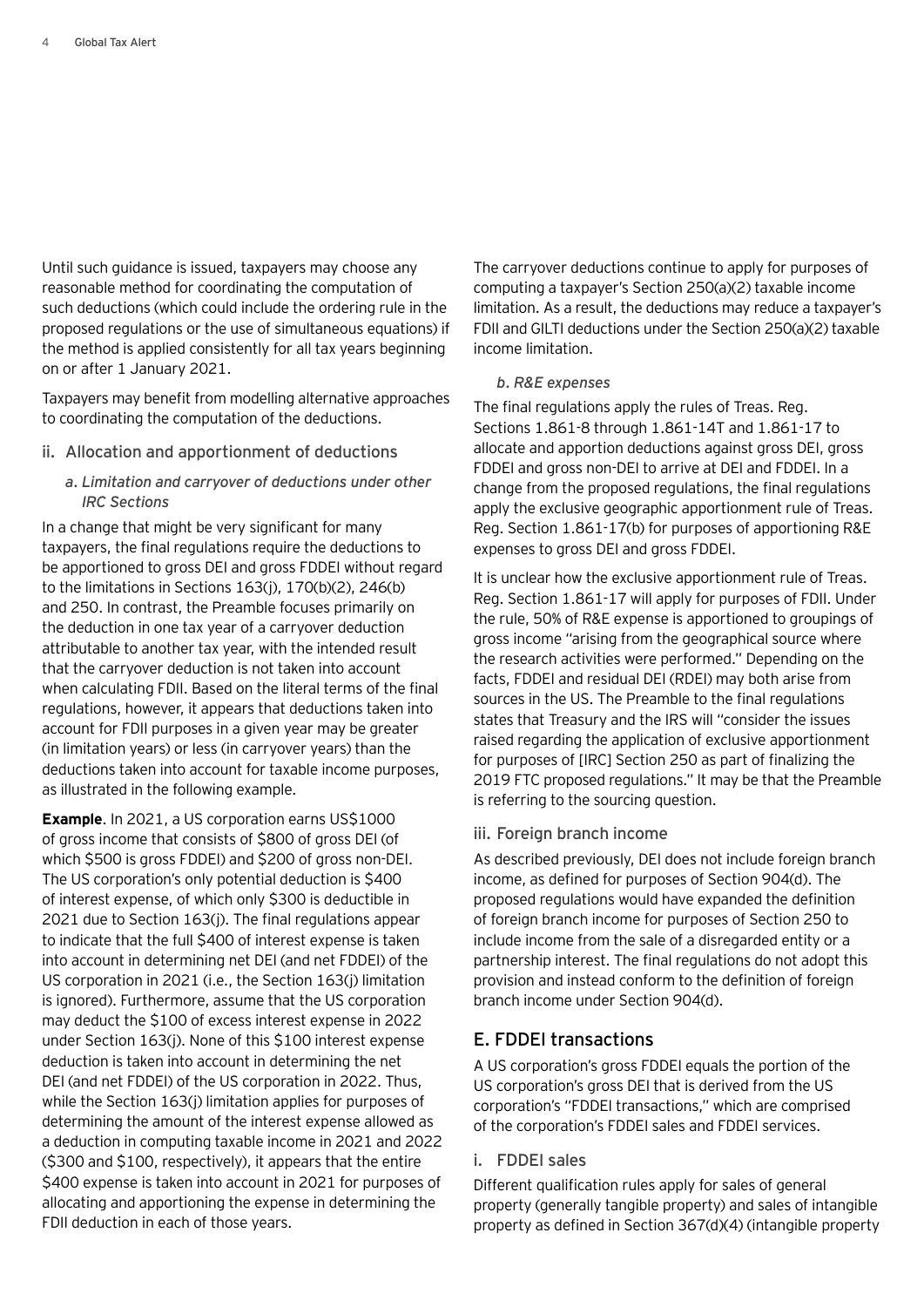sales). Regardless of the property type, however, the sale must be made to a foreign person for foreign use to qualify as an FDDEI sale.

#### *a. Foreign person*

The final regulations reduce uncertainty in the determination of whether a sale of property qualifies as an FDDEI transaction by presuming that a sale is made to a foreign person in the following cases:

- 1. Foreign retail sales
- 2. Sales of general property delivered (e.g., by a freight carrier) to a shipping address outside the US
- 3. Other sales of general property for which the billing address of the recipient is outside the US
- 4. Intangible property sales for which the billing address of the recipient is outside the US

#### *b. Foreign use of general property*

The proposed regulations provided that the sale of general property is for a foreign use (i) if the property is not subject to domestic use within three years of delivery or (ii) the property is subject to manufacture, assembly or other processing outside the US before a domestic use occurs.

The final regulations modify the definition of foreign use for general property by eliminating references to domestic use and instead defining foreign use as the sale (or eventual sale) of property to end-users outside the US or the sale of the property to a person that subjects the property to manufacture, assembly or other processing outside the US. An end-user of general property is the person that ultimately uses or consumes the property or a person that acquires property in a foreign retail sale. A person acquiring property for resale is not an end-user.

The broad limitation in the proposed regulations on any domestic use within three years has been replaced in the final regulations with a rule denying foreign use if general property is sold to an unrelated party for manufacture, assembly or other processing in the US, even if the requirements for foreign use are subsequently satisfied. This should substantially reduce uncertainty about whether a sale of general property is for a foreign use.

Similar to the presumptions for foreign-person status, the final regulations list scenarios in which sales of general property are presumed to be for foreign use:

- 1. Sales to end-users receiving delivery outside the US (e.g., from a freight carrier)
- 2. Sales of general property already located outside the US (e.g., foreign retail sales)
- 3. General property sold to a distributor or reseller for ultimate sale to an end-user outside the US
- 4. Electronic transfers of digital content that is downloaded, installed, received or accessed by an end-user outside the US
- 5. Sales of international transportation property that is registered outside the US, and, if not used for compensation or hire, is primarily stored outside the US

General property is treated as subject to manufacturing, assembly or other processing if: (i) the property is physically and materially changed, or (ii) the property is incorporated as a component into a second product and the fair market value of the property sold by the taxpayer is 20% or less of the fair market value of the second product (the component test). The final regulations clarify that general property is subject to a physical and material change if it is substantially transformed and is distinguishable from, and cannot be readily returned to, its original state. The final regulations also add that property is considered to be incorporated into another product if the activities to incorporate the property are substantial in nature and generally considered to constitute manufacturing, assembly or processing under all the facts and circumstances.

#### *c. Foreign use of intangible property*

The final regulations determine foreign use of intangible property by whether revenue from the intangible is earned from end-users located outside the US. However, the final regulations provide detailed guidance for making this determination when intangible property is: (i) embedded in general property or used in connection with the sale of such property (location of the end-user of the property determines foreign use); (ii) used to provide services (location of the recipient of the service determines foreign use); and (iii) used in research and development (location of the end-user of the secondary IP determines foreign use). A sale of intangible property to an unrelated foreign party is considered to be for a foreign use, however, if the intangible consists of a manufacturing method or process used outside the US.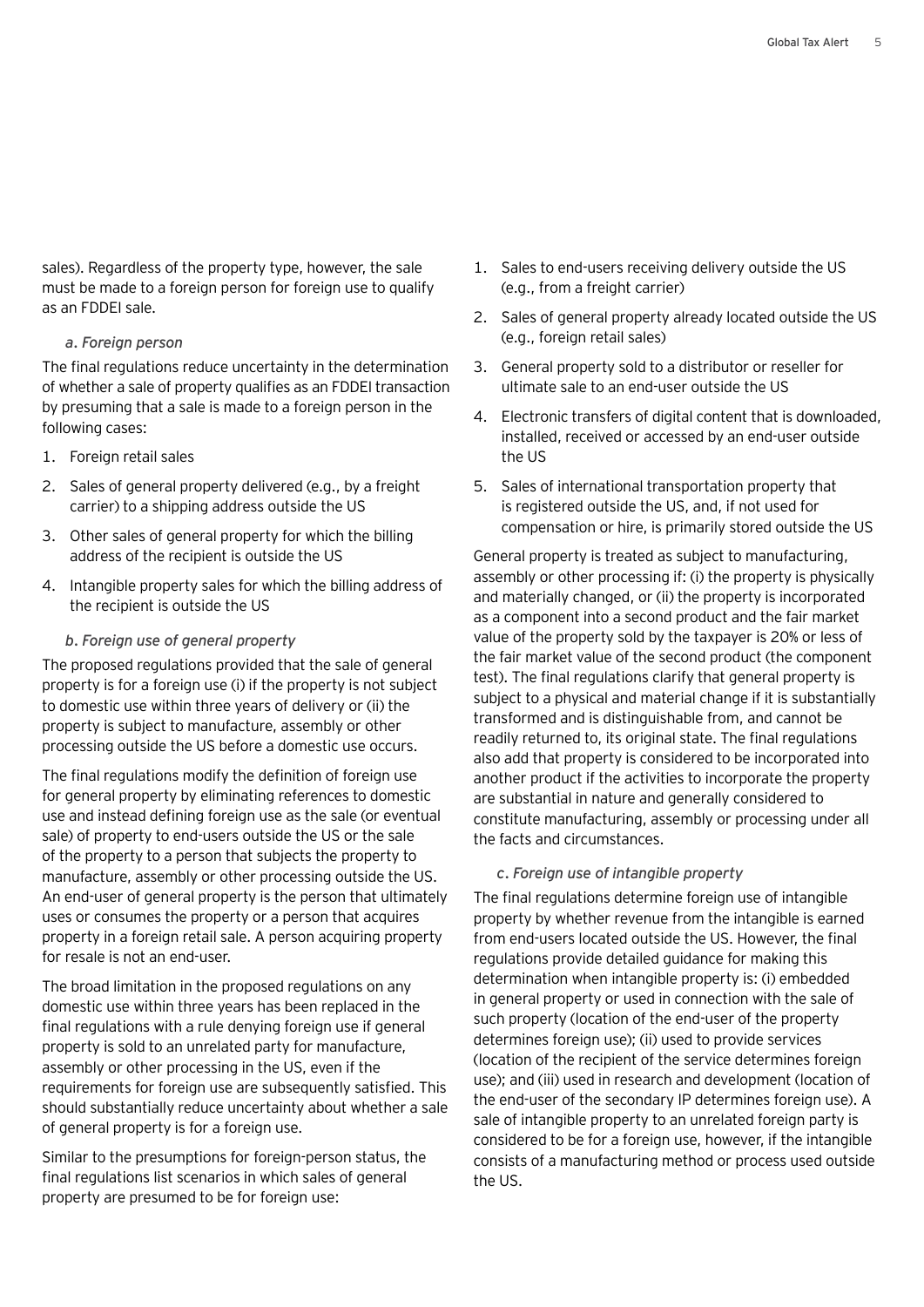## ii. FDDEI services

The final regulations contain different rules for determining whether the following five types of services are FDDEI transactions:

- 1. Proximate services: a service (other than a property or transportation service) provided to a recipient, if substantially all of the service is performed in the physical presence of the recipient
- 2. Property services: a service (other than a proximate or transportation service) provided with respect to tangible property, if substantially all the service is provided at the location of the property and the service results in the physical manipulation of the property
- 3. Transportation services: a service to transport a person or property using aircraft, railroad rolling stock, vessel, motor vehicle or any similar mode of transportation
- 4. General services provided to consumers: a service that is provided to a consumer and does not fall into one of the other categories
- 5. General services provided to business recipients: a service that is provided to a business recipient and does not fall into one of the other categories

## *a. General services provided to a customer*

In certain circumstances, the final regulations permit a taxpayer to treat a consumer to whom a general service is provided as located at the consumer's billing address. For an electronically supplied service, however, the consumer generally is deemed to be at the location of the device used to receive the service.

*b. General services provided to a business recipient* The final regulations continue to identify the location of a business recipient of a general service as the location(s) of the recipient's office or other fixed place of business. The location where advertising services are provided, however, is the location(s) where the advertisements are viewed by individuals; the location where electronically supplied services are provided is the location(s) where the recipient's employees and agents access the service.

## *c. Property services*

A property service is generally considered to be provided outside the US (an FDDEI service) only if the property is located outside the US for the duration of the period the

service is performed. The final regulations, however, provide an important exception to this rule for property that is temporarily located in the US for the purpose of receiving the property service. Specifically, a property service is deemed to be provided for tangible property located outside the US if the following conditions are met: (i) the property is temporarily located in the US for the purpose of receiving the property service, (ii) the property is primarily hangered, docked, stored or used outside the US after the service's completion, (iii) the property is not used to generate revenue in the US at any point during the service, and (iv) the property is owned by a foreign person that resides or primarily operates outside the US.

## iii. Related-party transactions

Special rules apply to transactions with related parties, whether to sales or services, as discussed next.

## *a. Related-party sales*

The sale of property to a foreign related party is treated as for a foreign use under the statute when the foreign related party (i) resells the property to an unrelated foreign party for foreign use, or (ii) uses the property in connection with the sale of other property or provision of services to an unrelated foreign party for a foreign use.

The final regulations treat the original sale to a related party (the related-party sale) as an FDDEI sale in the year it occurs if the unrelated party sale occurs in such year or will occur in the future in the ordinary course of business. The final regulations also eliminate the requirement under the proposed regulations to file an amended return to claim an FDII benefit for an unrelated party sale occurring after the FDII filing date.

When the foreign related party uses the purchased property in connection with the sale of other property or provision of services, the amount of the related party sale treated as an FDDEI sale is proportionate to the amount of revenue reasonably expected to be earned from all qualifying unrelated party transactions relative to the total revenue expected to be earned from all transactions. (In contrast, the proposed regulations would have required more than 80% of the revenue earned by the foreign related party to be from qualifying FDDEI transactions with unrelated parties.)

The final regulations treat all related parties — both foreign and US — as a single foreign related party for purposes of determining whether an unrelated party sale has occurred.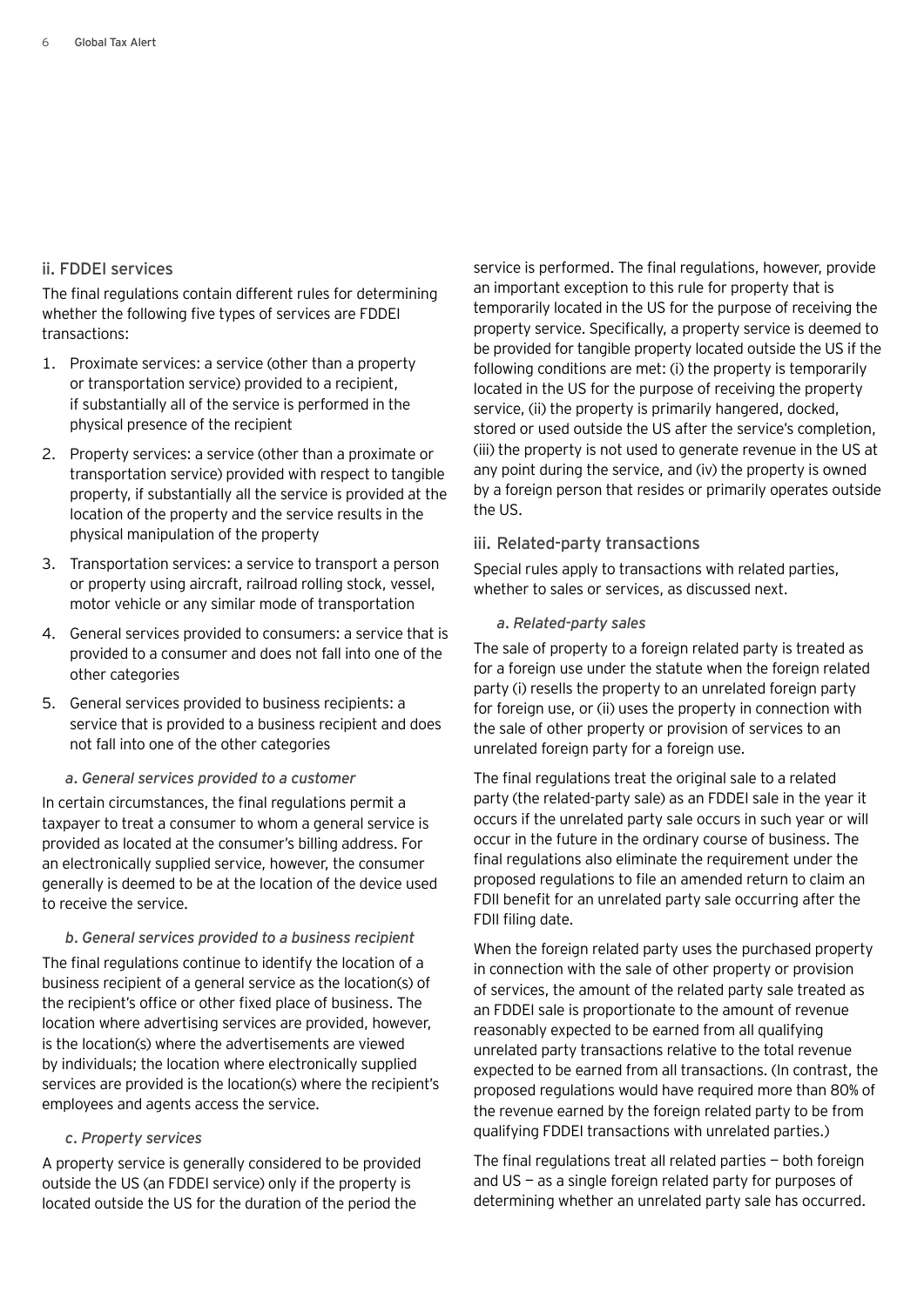The inclusion of related US parties properly takes account of supply-chains involving an intermediate sale to one or more US related parties before the eventual sale to an unrelated foreign party.

The final regulations do not apply the related-party sales rules to sales of intangible property, because a sale of intangible property is an FDDEI transaction only to the extent the intangible property is used outside the US.

#### *b. Related-party services*

A related-party service is an FDDEI service only if the service is not substantially similar to a service that is or will be provided by the related person to a person located in the US. The final regulations clarify that services provided to a related party that only indirectly benefit the related party's service recipients are not "substantially similar" to the services provided by the related party. The Preamble to the final regulations, citing Treas. Reg. Section 1.482-9(l)(3)(ii), notes that this is generally the case when the related party's service recipients would not be willing to pay for the relatedparty service.

#### iv. Other transactions

*a. Sales of copyrighted articles and digital content* To clarify that the rules applicable to sales of intangible property do not apply to a limited-use license of a "copyrighted article," the final regulations define "intangible property" to exclude a copyrighted article. Absent further change, however, the rule for determining foreign use that would apply to a sale of a copyrighted article (i.e., the rule that applies to general property) arguably would not be suitable for such a sale because it focuses on the physical transfer of property to the end-user. Accordingly, the final regulations also include a rule specific to a sale of general property that is transferred electronically and primarily contains "digital content" — i.e., copyrighted articles (including books, movies and music) in digital format. Such a sale is for a foreign use if the end-user "downloads, installs, receives, or accesses" the digital content on the end-user's device outside the US. In certain circumstances, when such information is unavailable, foreign use may be determined by the end-user's billing address.

#### *b. Sales of interest in partnership or disregarded entity*

Treasury rejected requests to apply a look-through approach to determine the extent to which a sale of a partnership interest qualifies as an FDDEI sale. Consequently, sales

of partnership interests will not qualify as FDDEI sales, regardless of whether a direct sale of partnership property would qualify.

Conversely, as a result of modifications to the definition of foreign branch income (discussed previously), all or a portion of the income from the sale of a disregarded entity may qualify as FDDEI if the disregarded entity's property satisfies the requirements and the transaction does not otherwise give rise to foreign branch income. Thus, taxpayers operating through a flow-through entity (partnership or disregarded entity) should consider the FDII impact of future dispositions on their chosen structure.

#### *c. Military sales*

Under the final regulations, a sale or provision of services to the US Government under the *Arms Export Control Act* is an FDDEI sale or FDDEI service if it is for resale or on-service by the US government to a foreign government. The final regulations eliminate the following requirements: (i) the US government's military sale to the foreign government must be on commercial terms, and (ii) the contract terms between the taxpayer and the US Government must specify that the purchase is for resale a foreign government.

#### *d. Hedging transactions*

Generally, sales of financial instruments do not give rise to FDDEI. The final regulations contain a special rule for certain hedging transactions under which income or loss from such hedges are associated with the underlying transaction for purposes of determining the amount of FDDEI attributable to sales of general property.

## F. Application to consolidated groups

The final regulations require members of a consolidated group to (i) determine the Section 250 deduction by reference to the relevant items and attributes of all group members, (ii) redetermine attributes under Treas. Reg. Section 1.1502-13(c) to compute each member's FDDEI, and (iii) treat income that is offset by the Section 250 deduction as tax-exempt income for purposes of basis adjustments in member stock.

The final regulations include one material change: for purposes of computing the "buying" member's QBAI from an intercompany sale of "specified tangible property," the member now may only defer reflecting the gain or loss recognized from the sale in the property's basis "until the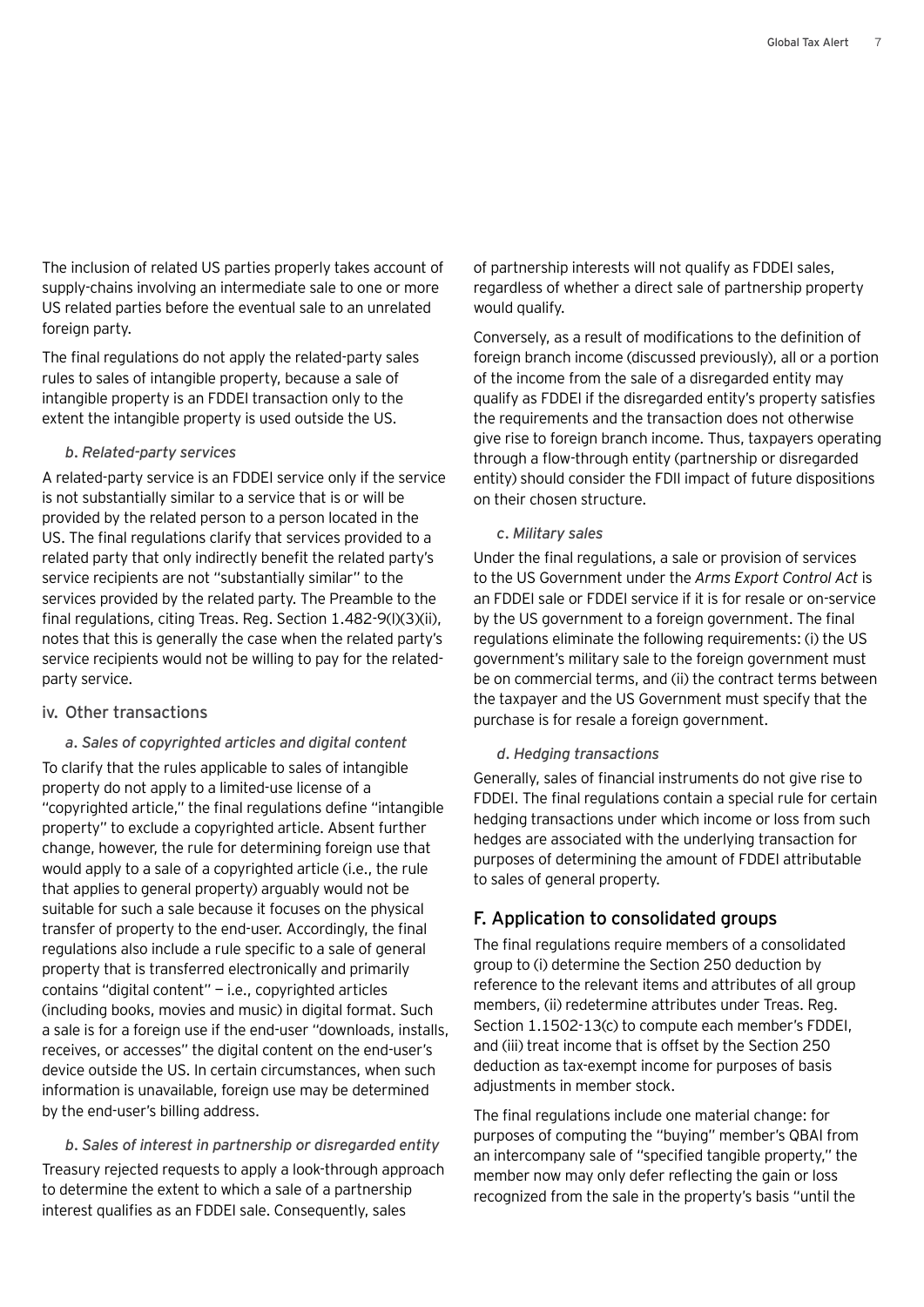time that such gain or loss is no longer deferred [by the "selling" member] under Treas. Reg. Section 1.1502-13." According to the Preamble, the change is intended to ensure that, consistent with single entity principles, an adjustment to asset basis that is associated with an intercompany item is reflected when that intercompany item has been taken into account. Basis is adjusted for this purpose regardless of the application of deferral rules other than Treas. Reg. Section 1.1502-13(c) (e.g., Section 267(f)).

Consistent with most other provisions, the provisions in the final regulations relating to consolidated groups apply to consolidated return years beginning on or after 1 January 2021. Taxpayers choosing to apply the other provisions in the final regulations to earlier years must also apply consolidated group provisions to those earlier years. (A similar rule applies to taxpayers choosing to apply the proposed regulations in lieu of the final regulations.)

#### **G. Conclusion**

Most taxpayers will find the final Section 250 regulations as compared to the proposed regulations  $-$  to be quite favorable. In particular, the final regulations adopt sensible rules for taxpayers to document their FDDEI sales and services.

The final regulations are more accommodating in other respects as well. Most importantly, the effective date of the final regulations has been postponed to tax years beginning on or after 1 January 2021, giving taxpayers more time to develop systems or other procedures to meet the substantiation requirement; for tax years before that effective date, taxpayers may apply, at their option, the final or the proposed regulations (subject to consistency requirements). Treasury and the IRS should be commended for reacting favorably to taxpayer concerns about those requirements. Taxpayers should also consider whether a desired position for a pre-2021 tax year may be taken based solely on a reasonable interpretation of Section 250 itself.

Pleased or disappointed, nearly every taxpayer should now react swiftly to the final regulations. For tax years beginning before 1 January 2021, taxpayers should consider which set of regulations would be more favorable — or less burdensome — to them. Looking forward, taxpayers ought to model the effect of various reasonable methods to coordinate the taxable income limitations of Sections 250(a)(2), 163(j), 172 and others. Moreover, taxpayers should evaluate the new documentation requirements and substantive provisions against their facts and begin the process of re-assessing their operating models, intercompany flows, and pricing policies and consider whether changes should be made to take full advantage of the benefits under Section 250.

## **Endnote**

1. All "Section" references are to the Internal Revenue Code of 1986 and related regulations.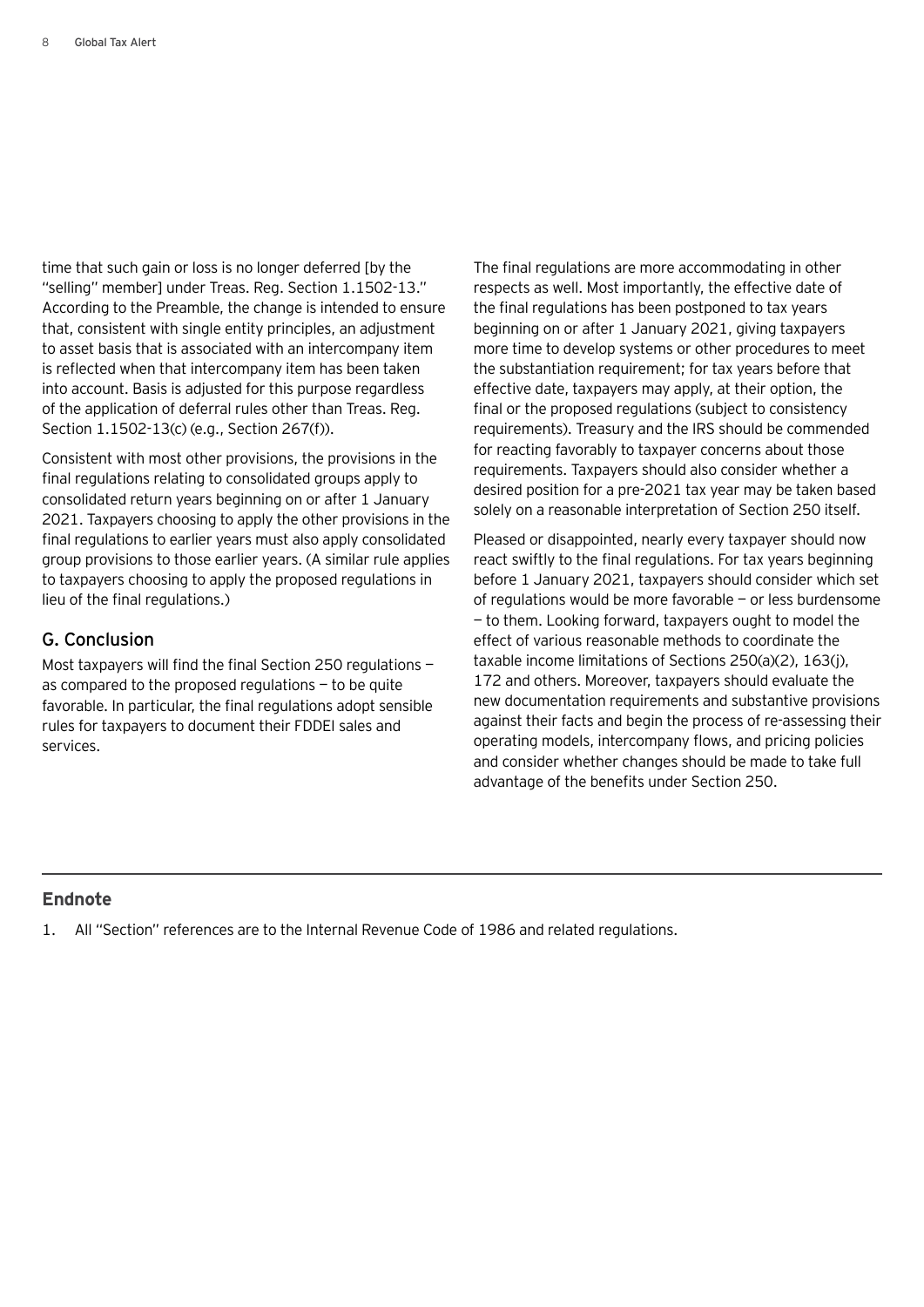For additional information with respect to this Alert, please contact the following:

#### Ernst & Young LLP (United States), International Tax and Transaction Services – Core

- Craig Hillier, *Boston* craig.hillier@ey.com
- Jose Murillo, *Washington, DC* jose.murillo@ey.com
- Peter Marrs, *New York* peter.marrs@ey.com
- Allen Stenger, *Washington, DC* allen.stenger@ey.com
- Tanza Olyfveldt, *Washington, DC* tanza.olyfveldt@ey.com
- Stephen Peng, *Washington, DC* stephen.peng@ey.com

#### Ernst & Young LLP (United States), International Tax and Transaction Services – Transfer Pricing

- Tracee Fultz, *New York* tracee.fultz@ey.com
- Ryan J Kelly, *Washington, DC* ryan.j.kelly@ey.com
- Carlos Mallo, *Washington, DC* carlos.mallo@ey.com
- Heather Gorman, *Washington, DC* heather.gorman@ey.com

#### Ernst & Young LLP (United States), International Tax and Transaction Services – Operational Model Effectiveness

- Jay Camillo, *Atlanta* jay.camillo@ey.com
- 

#### Ernst & Young LLP (United States), International Tax and Transaction Services – Transaction Advisory Services

• Andrew Herman, *Washington, DC* andrew.herman1@ey.com

#### Ernst & Young LLP (United States), Business Tax Advisory

• Ken Beck, *Washington, DC* kenneth.beck@ey.com

## International Tax and Transaction Services

Global ITTS Leader, Jeffrey Michalak, *Detroit*

ITTS Director, Americas, Craig Hillier, *Boston*

ITTS Markets Leader, Americas, Laynie Pavio, *San Jose, CA*

ITTS NTD Leader, Jose Murillo, *Washington, DC*

## ITTS Regional Contacts, Ernst & Young LLP (US)

West Sadler Nelson, *San Jose*

East Colleen O'Neill, *New York*

Central Aaron Topol, *Atlanta* Financial Services Chris J Housman, *New York*

Canada – Ernst & Young LLP (Canada) Warren Pashkowich, *Calgary*